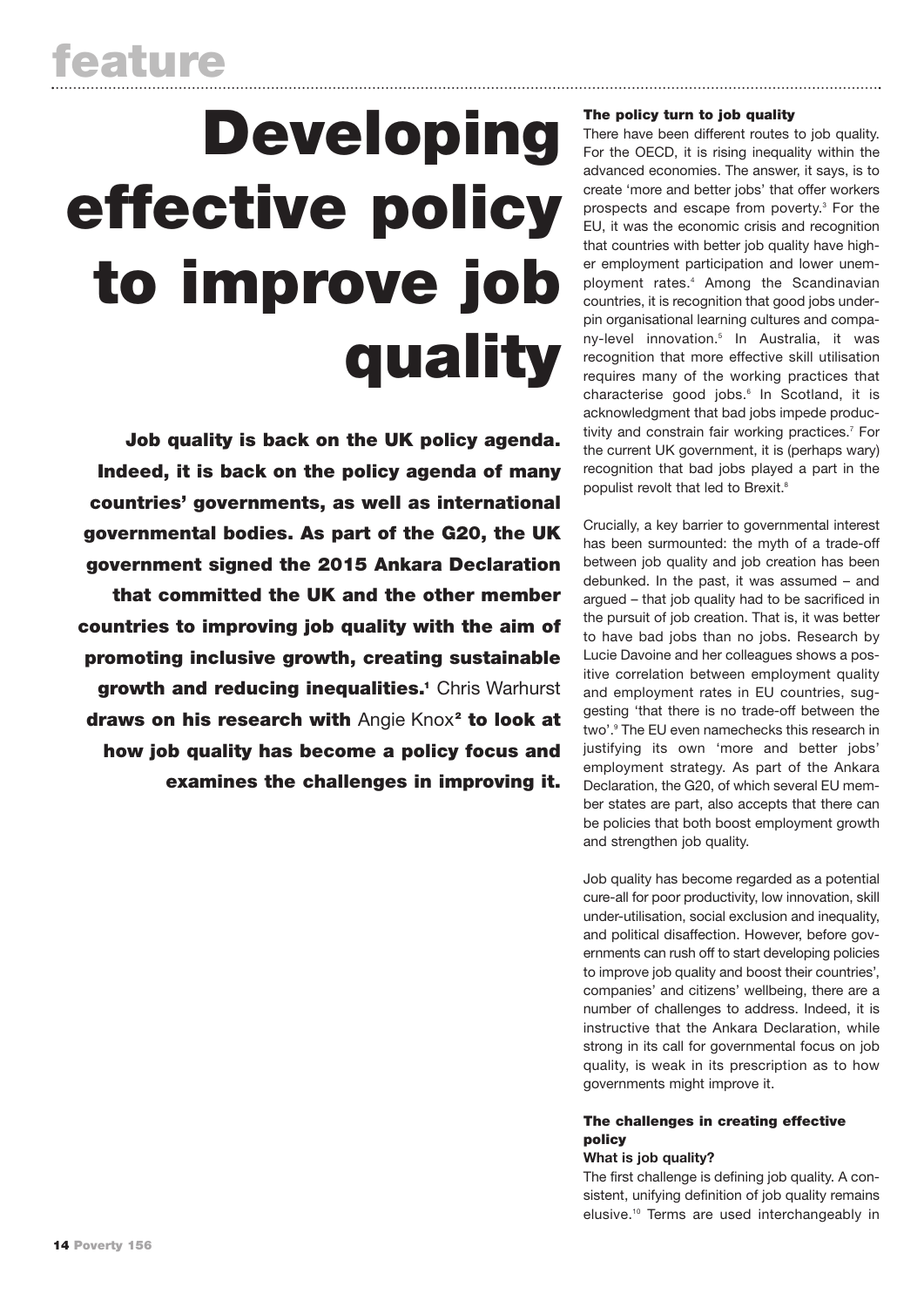research and policy, variously overlapping, complementary and distinct: 'work quality', 'quality of employment', 'fair work', 'decent work' and the 'quality of working life', for example. Moreover, different disciplines typically focus on different indicators – economists favour pay, psychologists job satisfaction, sociologists skill. Moreover, the meaning of 'good' and 'bad' jobs is not necessarily self-evident, as workers' subjective assessments of job quality vary.<sup>11</sup> Research by Sutherland shows that women are more likely than men to prefer convenient working hours, workers with dependent children tend to focus on good pay, and highly skilled workers are more likely to favour work that allows them to use their initiative.<sup>12</sup> Picking up on the implicit lifecycle issue in Sutherland's research, what can seem like a good job can quickly become a bad job as workers' circumstances change, as Eikhof and Warhurst outline for women who become mothers while working in the creative industries.<sup>13</sup> Moreover, even objectively bad jobs can be perceived positively. Polish migrants may work in bad jobs in Ireland, for example, but prefer these jobs to those available in Poland, finding them attractive because, in part, they are a temporary expediency to finance a transient lifestyle.<sup>14</sup>

In addition, the measurement of job quality varies. Some measures of job quality favour a single indicator – pay, for example, is the focus in Eurofound's assessment of job quality trends in the EU.<sup>15</sup> Others, such as the European Trade Union Institute, favour multiple indices including wages, employment status, working time, worklife balance, skills and career development, job security and collective interest representation.<sup>16</sup> Generating an agreed and operationalisable definition of job quality requires drawing upon and encompassing these multi-disciplinary and multi-dimensional approaches, and which reports job quality using an easy to understand method, possibly with a job quality index. To date, the most prominent attempt to do so comes from the team led by Rafael Muñoz de Bustillo and has five dimensions: pay; intrinsic characteristics of work; terms of employment; health and safety; and work-life balance.<sup>17</sup>

#### **Which jobs need intervention?**

The second challenge is deciding which jobs need intervention. Agreement on what comprises bad jobs is easier to achieve than agreement on good jobs. A job that does not pay a living wage cannot be said to be good. However, deciding how much pay makes a good job is trickier. While much of drive for intervention centres on improving bad jobs, it needs to be appreciated that job quality is dynamic: good

jobs can go bad and bad jobs get worse. In the US, for example, Jeffrey Rothstein has noted how relatively good jobs in the car industry are going bad as wages and working hours are being undermined.<sup>18</sup> Already poor quality cleaning jobs in hotels can get worse when workers are shifted into temporary work agency employment or retail workers put onto zero-hour contracts. One of the developments in the aftermath of the global financial crisis has been the rise in 'involuntary non-standard employment' in the UK, meaning increases in temporary and part-time employment when permanent, full-time employment is preferred.19 In this respect and contrasting with Sutherland's research,<sup>20</sup> research by Oxfam Scotland finds remarkable consistency across all types of vulnerable workers about what they regard as decent work: a decent hourly pay rate, job security and paid leave, for example.<sup>21</sup>

#### **Who should intervene?**

The third challenge is the tricky issue of who should act to improve job quality. Multiple actors exist.<sup>22</sup> If skill equilibrium theory is to be believed, a link exists between firms' product market strategies and skills and pay. By taking the 'high road' and moving into product markets based on quality or innovation rather than cost, firms should raise the pay and skill levels of employees – though this coupling of product and labour tends to be tighter in manufacturing than services.<sup>23</sup> Research for the Joseph Rowntree Foundation by Metcalf and Dhudwar clearly shows that employers make choices.<sup>24</sup> Even within the same product markets, some firms deliberately take this high road, others the 'low road' – in this case, offering insecure jobs. Unfortunately, the low road of competing on cost remains attractive to many firms. The result is poor quality jobs with low pay and low skill, and employers are unlikely to make changes of their own violation, say Metcalf and Dhudwar.

In this respect, the government can have a role in blocking off the low road and paving the high road through the adoption and/or enforcement of regulation on labour standards, behaving as a model employer in the public sector and inserting job quality clauses into public procurement contracts for private and voluntary sector contractors. What the UK lacks is a Ministry for Labour. The Department for Work and Pensions focuses on getting the unemployed into jobs and ignores what happens to workers once they are in jobs and what happens inside companies that might affect job quality. Indeed, governments of all political colours in the UK have assiduously avoided looking inside workplaces. This needs to change. The UK government – and other governments within the UK – should

........................... **Job quality is dynamic: good jobs can go bad and bad jobs get worse**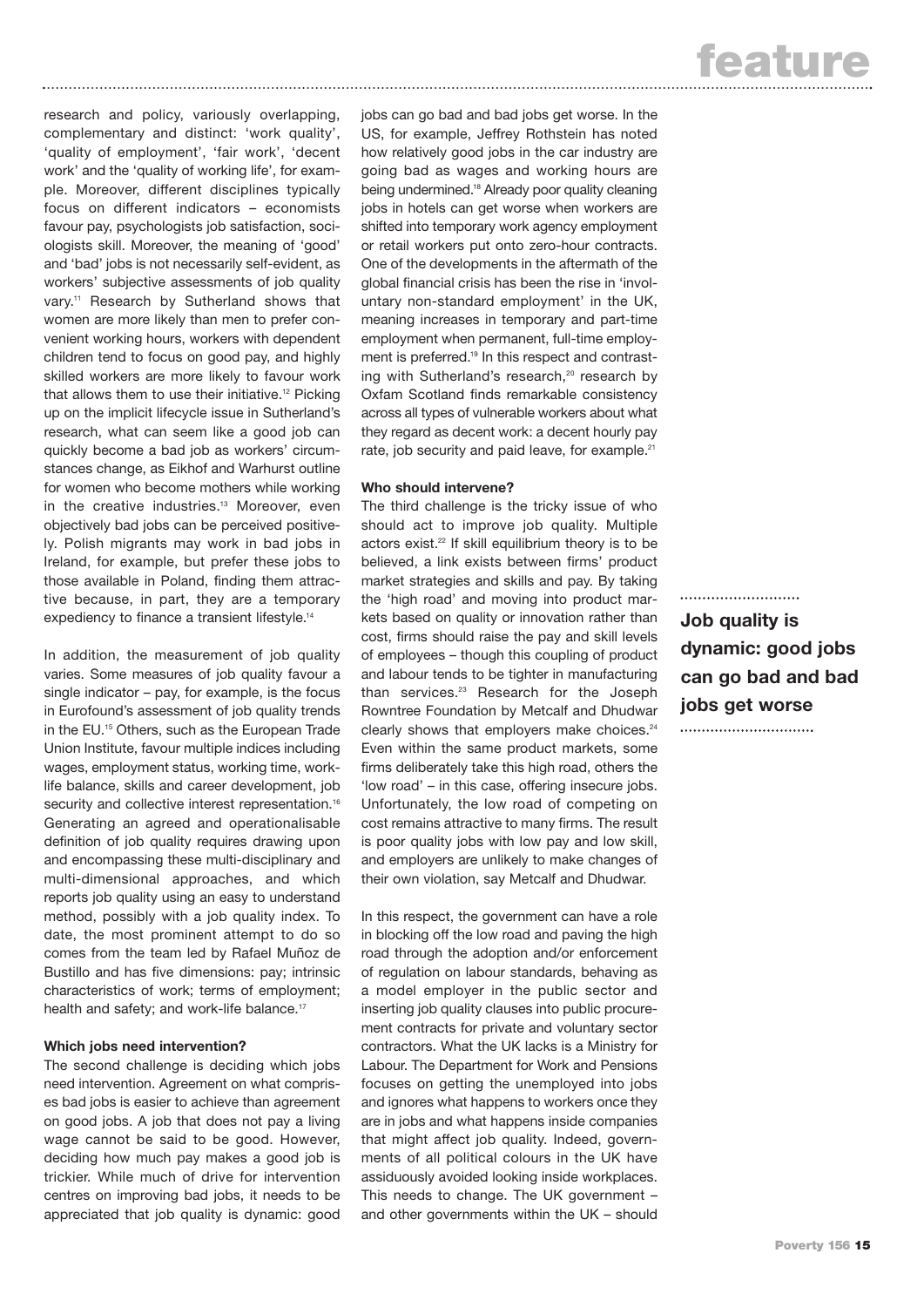develop ministerial responsibility for job quality. Decent work delivers for all – workers, their employers and countries. This ministry could sponsor job quality-specific educational content in university and college curricula. This pedagogical approach was adopted around the Quality of Working Life movement in the Scandinavian countries in the 1960s and 1970s.25

Where governments fail to act, trade unions and community organisations often step in, sometimes working together, as London Citizens illustrated in its initial drive to make companies adopt a living wage in the city's cleaning industry.26 These community interventions are more common in the US,<sup>27</sup> but scope exists in the UK and in conjunction with trade unions.<sup>28</sup> In the 1950s and 1960s, unions had a key role in improving job quality in terms of pay and benefits, training, occupational health and safety, and employment security. It is notable that some of these gains are withering with the decline of trade unions, although some unions in the UK are still able to resist attempts to weaken job quality.<sup>29</sup>

As union influence has declined, responsibility for having a better job has shifted onto the shoulders of individuals, with the lever into good jobs regarded as being education and training. Unfortunately, this approach runs against the reality of rising over-qualification of workers, as the stock of appropriate jobs fails to keep pace with the increasing number of better qualified workers in the labour market.<sup>30</sup> Individuals improving their qualifications through education is important, but not sufficient; employer demand for higher skilled workers is also required, which brings the issue back to the choices made by employers.

#### **Where should intervention happen?**

The fourth challenge is determining where intervention should best occur to improve job quality: prior to work, in the workplace or parallel to work.31 In terms of the first option, education and training is the most obvious point of intervention, and one pursued actively by a succession of UK governments over the past 25 years. The problems of an over-qualified workforce, signalled above, cannot be easily dismissed but it remains true that, generally, workers with higher level qualifications have better jobs. But it is not just about getting more individuals into universities and colleges; it is also about shaping what is taught in those institutions, particularly in respect to management and business education. A review of the content, purpose and outcomes of business and management education should be commissioned by the government.

Better management and business education might make the second option – intervention in the workplace – easier. Job design was once a key policy focus among European governments as they pursued improving the quality of working life.32 In recent years, a similar focus has emerged with high performance working. The difference this time around is that, while the need for high performance working is recognised by governments, there is no mechanism for its delivery as there was previously with the Quality of Working Life movement and its promotion and implementation of socio-technical design that sought a better blend of technology, work design and worker capacities by, for example, advocating the use of autonomous work teams. If companies are to be encouraged to choose the high road, then help in converting those choices into workplace change would be useful. In this respect, university and college funding councils should encourage more applied and action research so that evidence of what works can be translated into more extensive best practice in UK companies.

In terms of interventions parallel to work, governmental regulation at national or supranational level (in the case of the EU) to establish and enforce employment protection legislation and labour standards is the most obvious mechanism. Governments intervening to set minimum standards in workplaces is important. Reflecting on Anglo-Saxon countries, Jill Murray and Andrew Stewart note that 'labour law is based on the idea that if working conditions are left to the "higgling of the market", then social undesirable and unjust outcomes will result.<sup>'33</sup> Statutory minimum standards already exist to provide, for example, minimum wage requirements, working time restrictions, and health and safety regulation. As a first step in mainstreaming job quality in business activity, companies could be required to undertake job quality audits and make them public in their annual reports.<sup>34</sup>

### Concluding remarks

Addressing these challenges is doable. A useful starting point is first deciding why job quality should be improved; in other words, agreeing what the problem is. The cure-all expectation of job quality can be a hindrance as much as a help. There is a danger of problem overload and in-built policy failure. While improving job quality can and will achieve much, it will not be and should not be regarded as a cure-all for the country's economic, social and political problems. Whether driven by inter-governmental organisations, such as the G20, or by individual national governments, such as that of the UK, what policy wants to achieve by improving job quality must be achievable.

**Governments of all political colours in the UK have assiduously avoided looking inside workplaces**

......................................

.......................